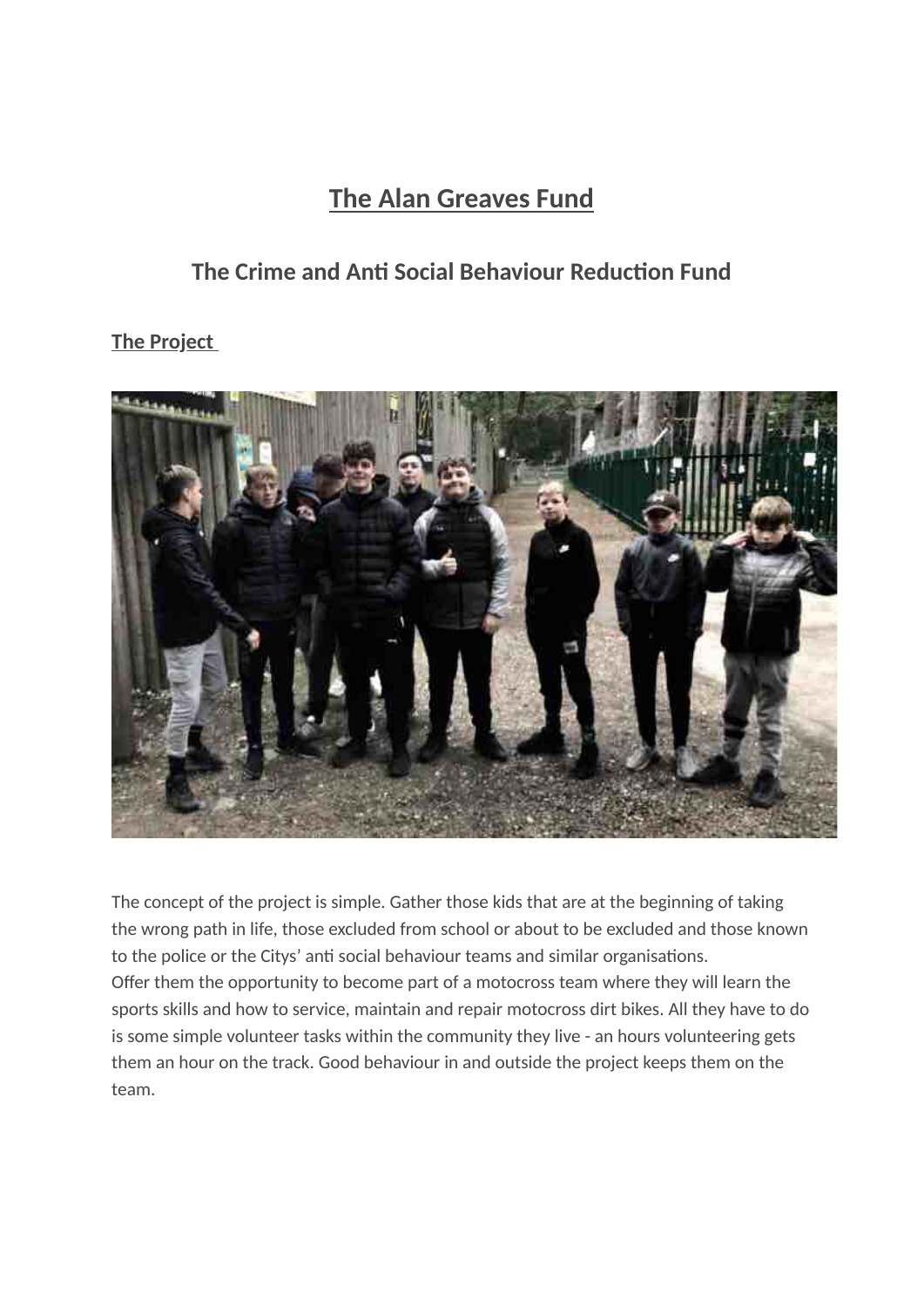

At first most will do what they have to do to get access to motocross but, gradually, as the volunteer hours progress they will start to invest themselves into the parks that they clean up, that they remove graffiti from, that they paint and that they de-weed. At the same time they will be learning how to motocross, a demanding sport that takes extremely high levels of physical fitness and concentration, and, also, learning how to tune, service, maintain and repair a motocross dirt bike as part of a close knit team.

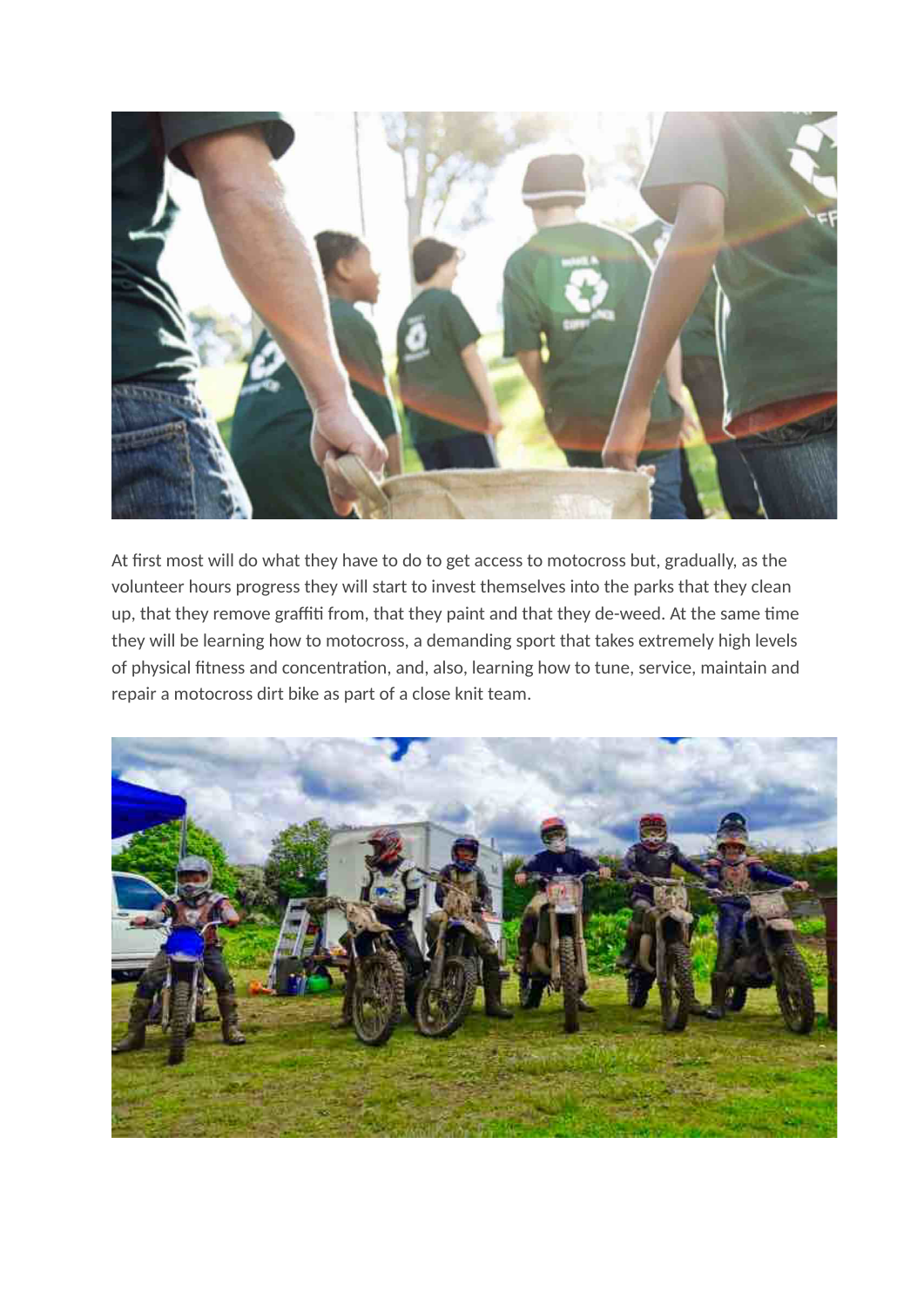All that youthful energy will be directed into positive action and positive learning rather than negative destructive activities on the streets and it will remove them from the influence of older kids that groom them into taking the wrong path. By allowing them to earn the opportunity to be part of a positive team, we will build up their self esteem and show them what's possible with a little effort and goodwill.

We will make them feel part of the community they live in and make them protectors of it rather than leaving them to become predators in it.



In addition these kids will be enrolled into the Duke of Edinburgh Award Scheme - Bronze then Silver and then Gold. The project fits the criteria of the award scheme like glove in volunteering, physical activity, and new skills. All that's extra is the Expedition phase and for the gold award only, a five day residential project. https://youtu.be/ctfn4BeI38c

The Duke of Edinburgh Award Scheme documentation is minimal all of which can be done online. Registration for each level of the award is no more than £30 and lasts until the participant reaches 25 years of age. The volunteering physical activity and skills sections can all be run at the same time as can most of the training and preparation for the expedition section.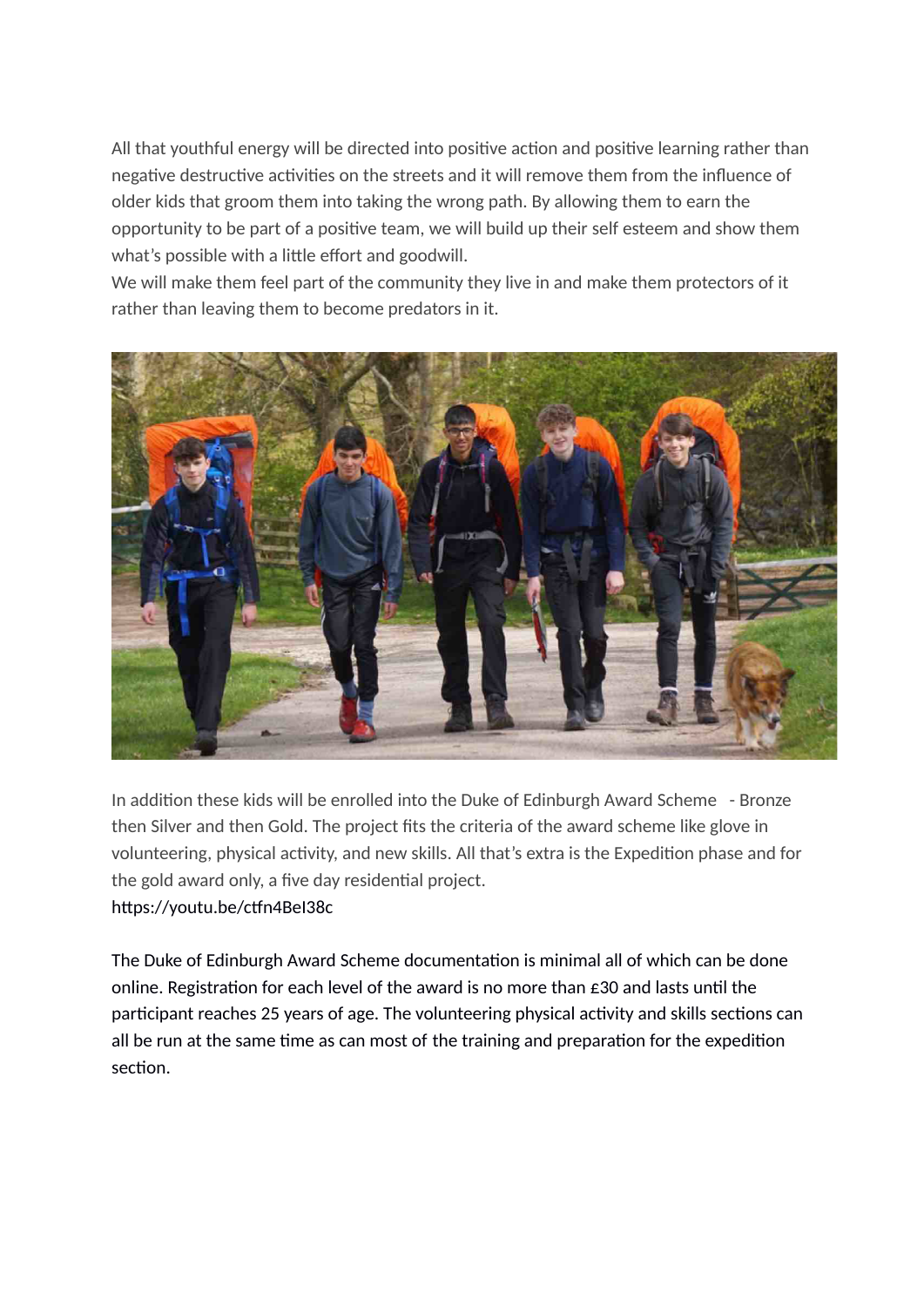**Bronze** https://youtu.be/Y7kY2w4A7\_s **Silver** https://youtu.be/FqHrGnY\_Ktg **Gold** https://youtu.be/0\_W2\_qKtgGk https://youtu.be/LPw6SrRgjl4

The project, as it develops, can get more involved with the Duke of Edinburgh Award Scheme expedition element as it meets and exceeds the requirements of the volunteering, physical activity, and skills elements up to and including the gold award.

## **A typical volunteer day would be:-**

Pick up the kids from meeting points. Go to park to carry out volunteer tasks, litter picking, graffiti removal, de weed, painting, and similar tasks If time permits, move to next park and repeat Drop kids off at home

## **A typical track day would be:-**

Pick up kids Pick up bikes & equipment Go to track Prep bikes Instruction and practice and learn Clean and maintain bikes Leave track Drop bikes & equipment off Drop kids off at home

## **A typical workshop session would be:-**

Pick kids up Go to workshop Learn how to strip and reassemble, repair, maintain and tune a motocross bike Drop kids off at home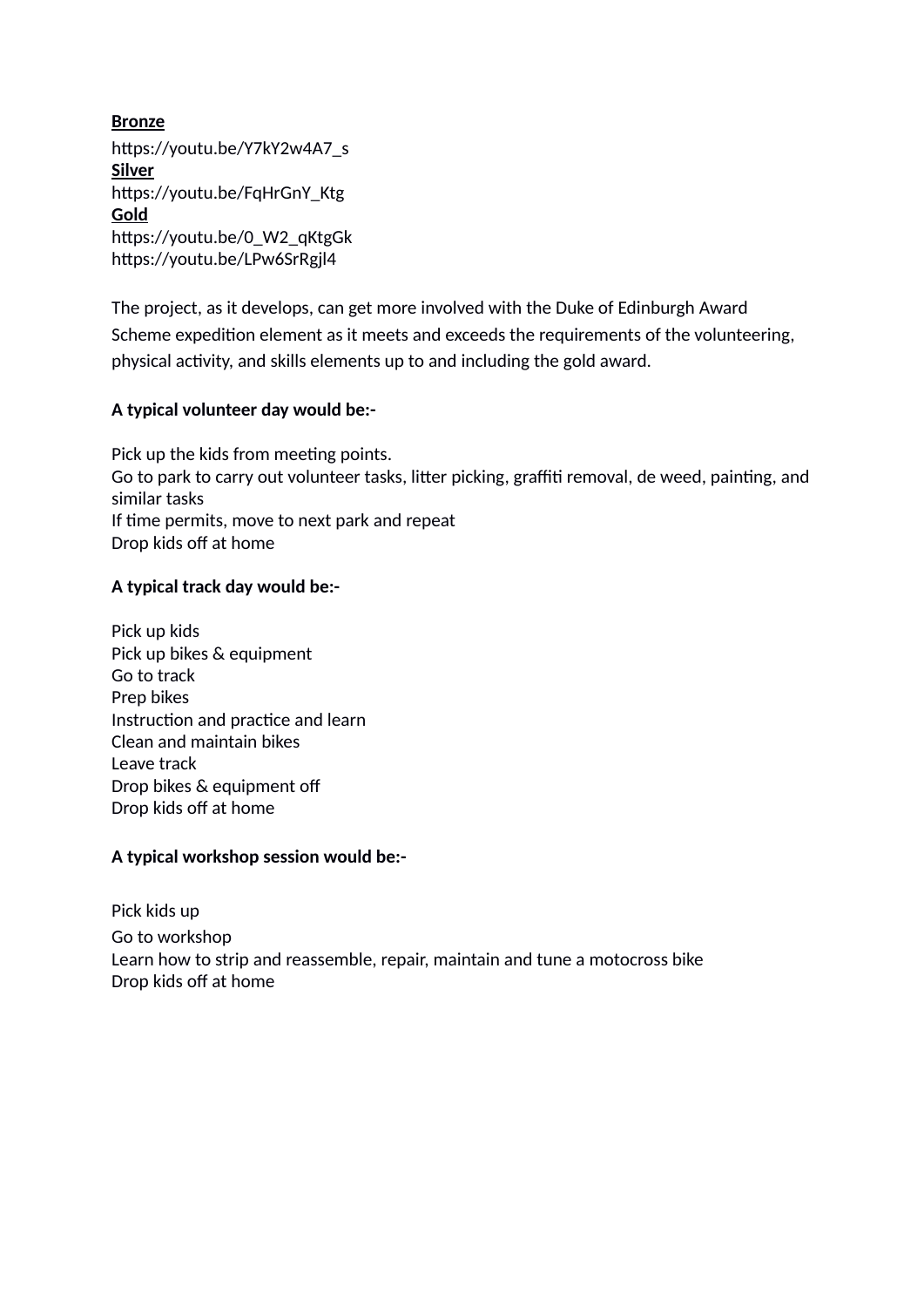### **The Project costings:-**

#### **ASB/Crime Prevention** - £21,000 budget in year 1

£6,500 Minibus £500 Road tax £500 Van insurance £1,000 Maintain/MOT £4,000 Fuel £2,500 Public Liability, Theft & Indemnity Insurance £6,000 Track days

#### **ASB/Crime Prevention** - £14,500 budget in year 2

£500 Road tax £500 Van insurance £1,000 Maintain/MOT £4,000 Fuel £2,500 Public Liability, Theft & Indemnity Insurance £6,000 Track days

## **Motocross** - £12,000 budget in year 1 £2,000 storage £1,500 trailer bikes £6,500 dirt bikes/safety kit £1,000 parts/consumables £1,000 tools

#### **Motocross** - £10,000 budget in year 2

£2,000 storage £500 trailer maintenance £2,000 parts/consumables £1,000 tools £4,500 dirt bikes/safety kit

#### **Duke o Edinburgh award scheme**- £10,000 budget in year 1

£5,500 equipment for expedition

£4,500 expeditions/registration

#### **Duke of Edinburgh Award Scheme** - £6,000 budget in year 2

£1,500 equipment for expedition £4,500 expedition/registration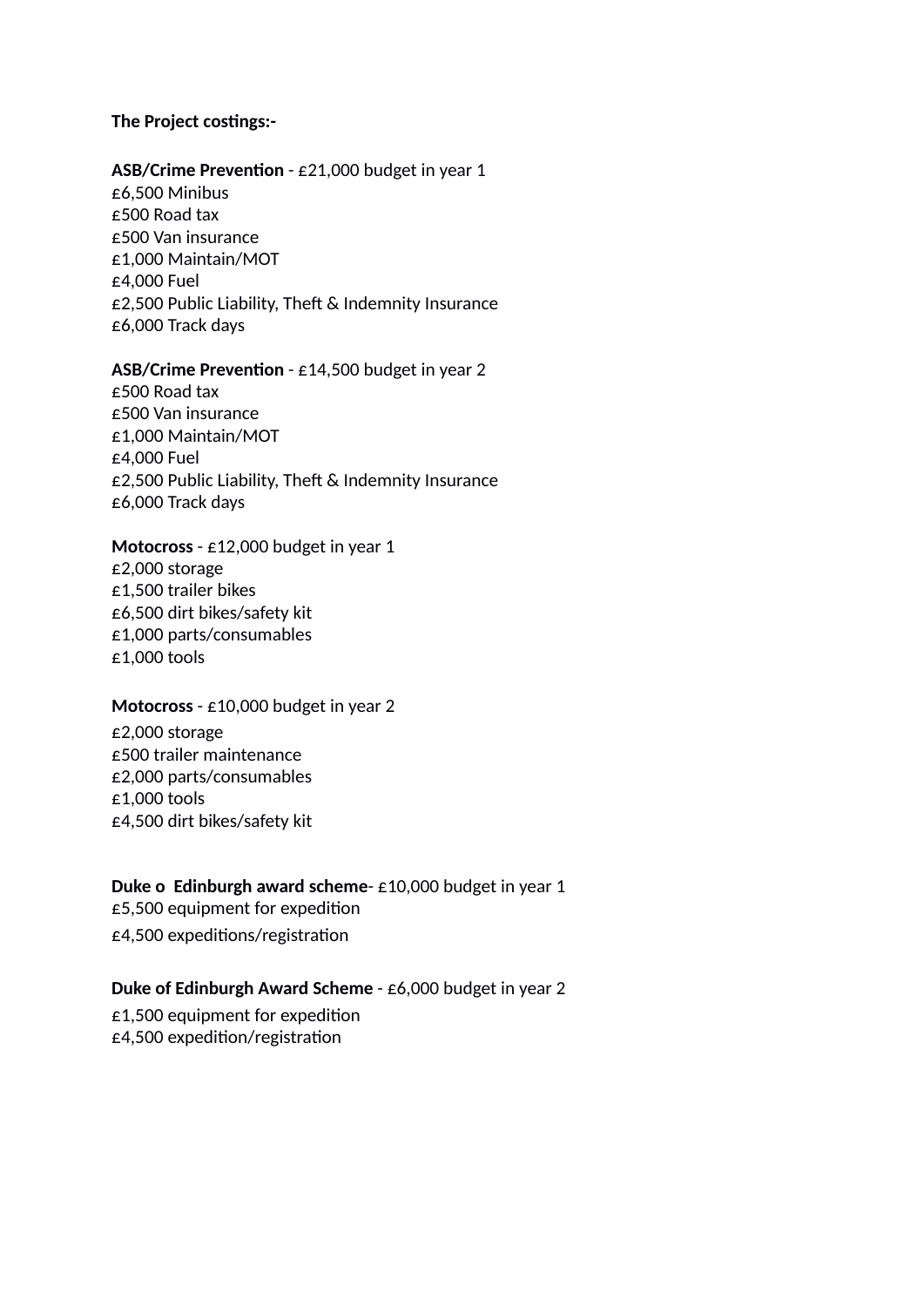**Training** - £4,100 budget in year 1 £2,000 PCV/PSV Licence £500 safe guarding children £500 first aid sports (SJA) £1,000 lowland expedition certificate £100 DBS Certificates

**Training** - £600 budget in year 2 £500 maintain training & qualifications £100 DBS Certificates

#### **Totals**

#### **ASB/Crime prevention budget**

£21,000 year 1 £14,500 year 2

#### **Motocross**

£12,000 year 1 £10,000 year 2

#### **Duke of Edinburgh Award Scheme**\*

£10,000 year 1 £6,000 year 2

#### **Training**\*

£4,100 year 1 £600 year 2

#### **Total Costings**

£47,100 - year 1 set up budget **£33,000 - without DofE expedition and training courses.** £31,100 - year 2 running budget **£25,100 - without DofE expedition and training courses.**

#### **Funding Source**

Grants £20,000 Ecclesfield Parish Council in year 1 £10,000 Ecclesfield Parish Council in year 2 £10,000 Awards For All Lottery year 1 & 2 onwards Sheffield City Council Ward pot Police & Crime Commissioner SOARS & other funders as found.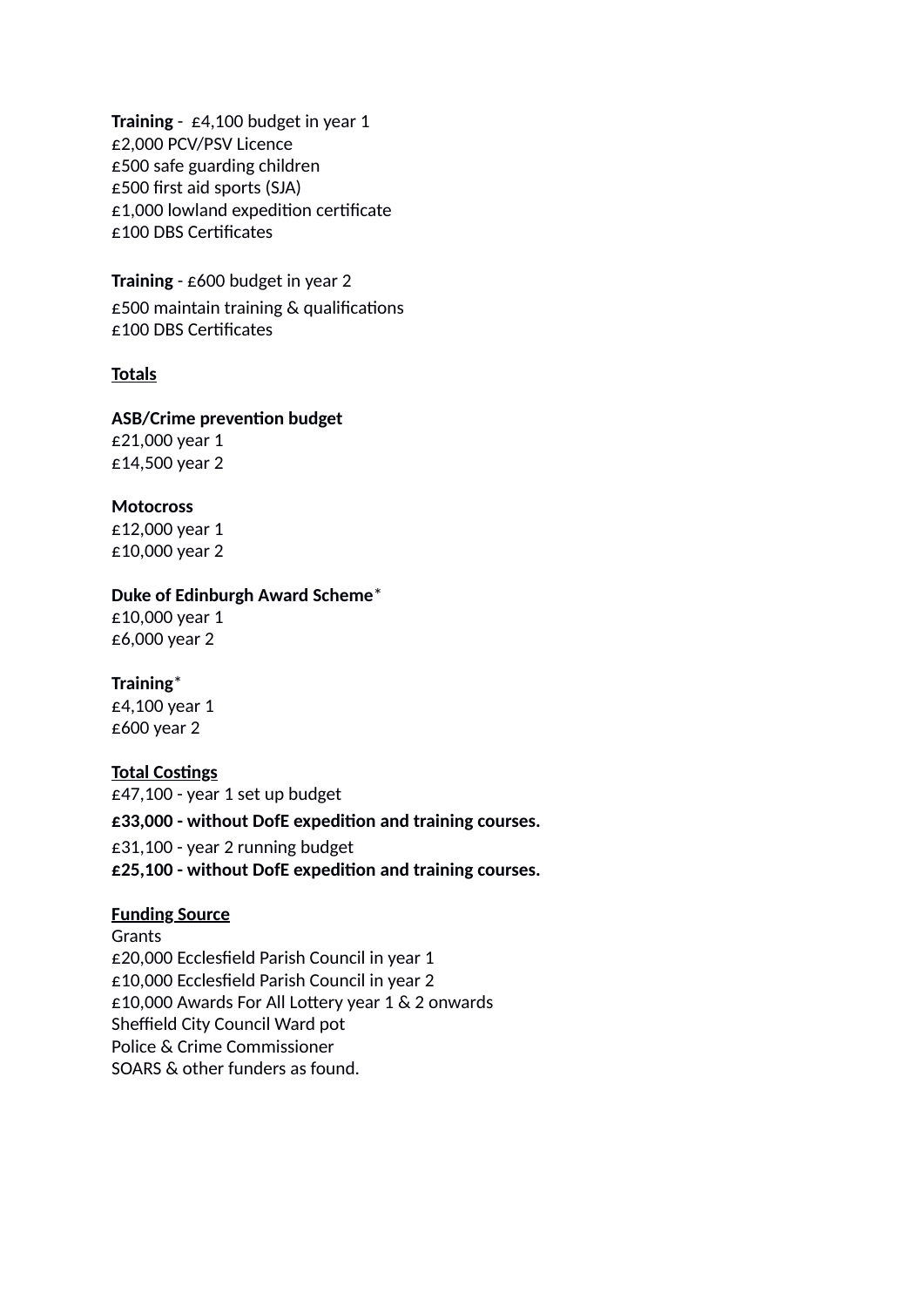## **\*It is important to note**

The Duke of Edinburgh award 'Expedition' element is not needed to get the project started. This element would not have to be introduced for up to 18 months after the project began, giving more time to raise the required funding.

If the funding for the expedition element cannot be raised the kids can still gain the volunteer, physical activity and new skill elements of each level of the DofE award. **Also**

Motocross also counts as the practical element of the GCSE physical education module. The mechanical skills that will be taught will match up well with NVQ qualifications.

Of course these possibilities can be explored as the project moves forward.

## **Also**

\*We at the EPC have a training budget, we could use some of this to pay for training courses listed for volunteers.

## **Enabling youth through motocross**

https://www.eyamcic.co.uk

## **A Parish council & the Duke of Edinburgh award**

http://www.burleyparishcouncil.co.uk/Duke\_of\_Edinburgh\_30375.aspx

#### **Grants**

We need an additional £11,000 to £27,000 to start this project

Then an additional £15,000 to £21,000 per year after that.

It is not unreasonable to anticipate a successful **National lottery awards for all grant** of £10,000 a grant we can apply for each year. if successful

We are then £1,000 to £17,000 short in year one

£5,000 to £11,000 short after that.

**Police crime commissioner grants** are available and we are eligible. I would apply for £10,000 because the PCC on his visit to EPC promised to fund match our contribution, but looking at the grants they give out £5,000 would be a more realistic successful grant award. If successful This would leave us  $+£4,000$  to £12,000 short in year one

Funded to £6,000 short after that.

**East West Ecclesfield ward pots**, we are eligible, but these pots are extremely limited a reasonable repeatable grant award would be a total of  $£1,000$  to  $£2,000$  per year. If we take the lower figure of £1,000.

That would leave us  $+£5,000$  to £11,000 short in year one.

+£1,000 to £5,000 short after that.

We are now at the point where the project is funded without the D of E expedition element and  $£11,000$  short in year one and £5,000 short each year after that with D of E expedition element.